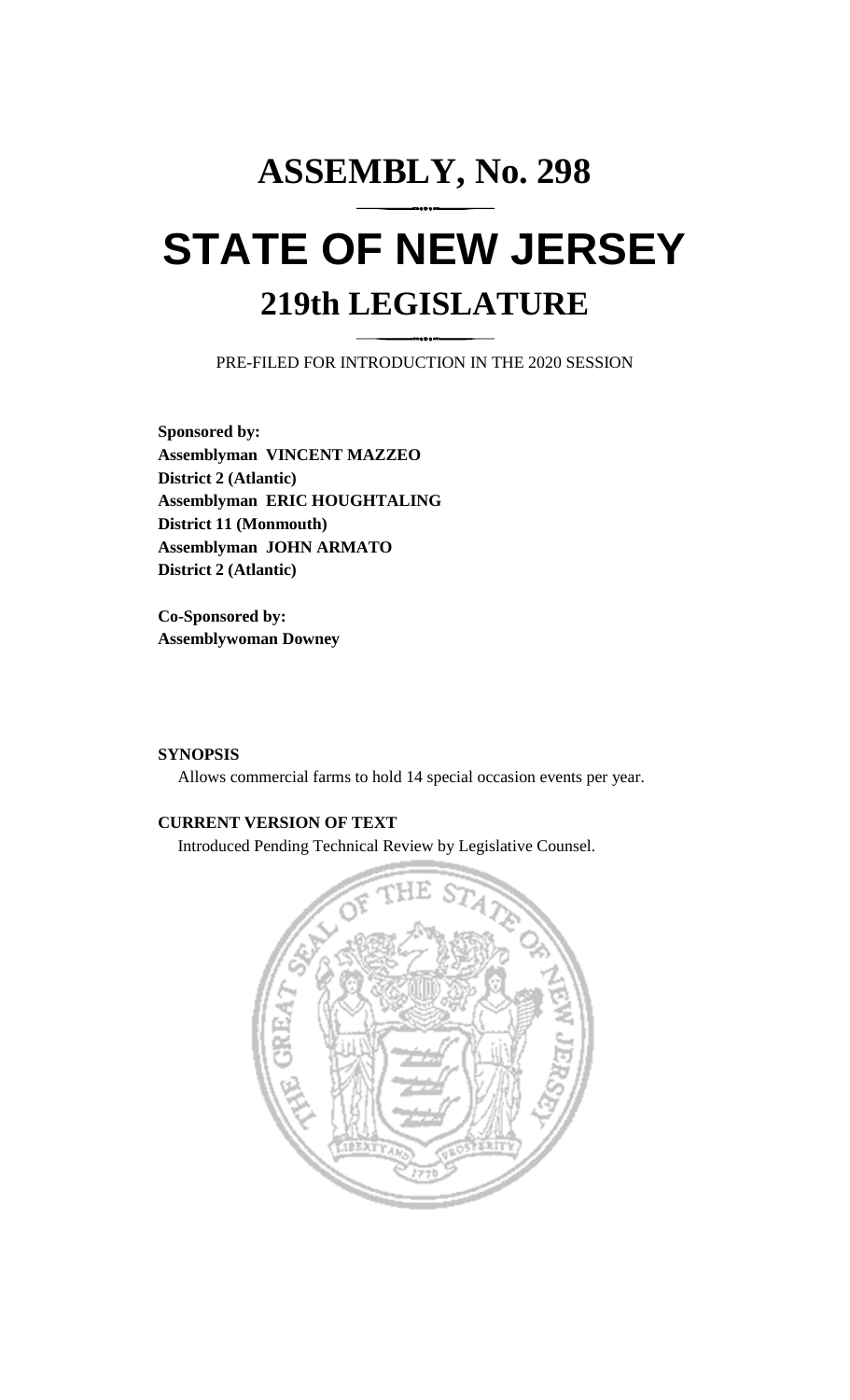### **A298** MAZZEO, HOUGHTALING

 $\mathcal{D}$ 

**EXPLANATION – Matter enclosed in bold-faced brackets [thus] in the above bill is AN ACT** concerning special occasion events held on preserved and unpreserved farmland, amending P.L.1983, c.31, supplementing Title 4 of the Revised Statutes, and repealing P.L.2014, c.16 and P.L.2018, c.30. **BE IT ENACTED** *by the Senate and General Assembly of the State of New Jersey:* 9 1. Section 6 of P.L.1983, c.31 (C.4:1C-9) is amended to read as follows: 6. Notwithstanding the provisions of any municipal or county ordinance, resolution, or regulation to the contrary, the owner or operator of a commercial farm, located in an area in which, as of December 31, 1997 or thereafter, agriculture is a permitted use under the municipal zoning ordinance and is consistent with the municipal master plan, or which commercial farm is in operation as of the effective date of P.L.1998, c.48 (C.4:1C-10.1 et al.), and the operation of which conforms to agricultural management practices recommended by the committee and adopted pursuant to the provisions of the "Administrative Procedure Act," P.L.1968, c.410 (C.52:14B-1 et seq.), or whose specific operation or practice has been determined by the appropriate county board, or in a county where no county board exists, the committee, to constitute a generally accepted agricultural operation or practice, and all relevant federal or State statutes or rules and regulations adopted pursuant thereto, and which does not pose a direct threat to public health and safety may: a. Produce agricultural and horticultural crops, trees and forest products, livestock, and poultry and other commodities as described in the Standard Industrial Classification for agriculture, forestry, fishing and trapping or, after the operative date of the regulations adopted pursuant to section 5 of P.L.2003, c.157 (C.4:1C-9.1), included under the corresponding classification under the North American Industry Classification System; b. Process and package the agricultural output of the commercial farm; c. Provide for the operation of a farm market, including the construction of building and parking areas in conformance with municipal standards; d. Replenish soil nutrients and improve soil tilth; e. Control pests, predators and diseases of plants and animals; f. Clear woodlands using open burning and other techniques, install and maintain vegetative and terrain alterations and other physical facilities for water and soil conservation and surface water control in wetland areas;

**not enacted and is intended to be omitted in the law.**

**Matter underlined thus is new matter.**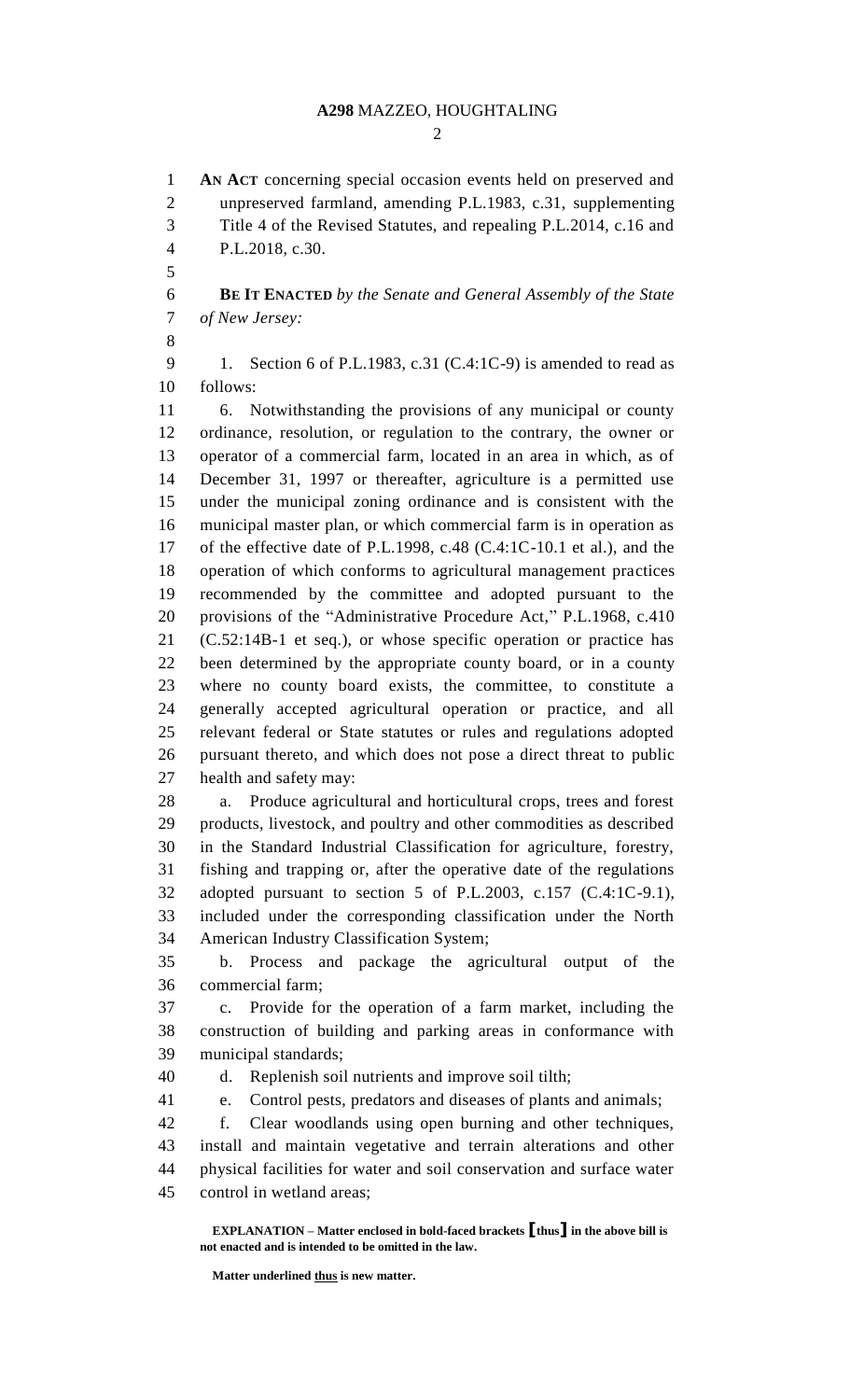g. Conduct on-site disposal of organic agricultural wastes; h. Conduct agriculture-related educational and farm-based recreational activities provided that the activities are related to marketing the agricultural or horticultural output of the commercial farm; i. Engage in the generation of power or heat from biomass, solar, or wind energy, provided that the energy generation is consistent with the provisions of P.L.2009, c.213 (C.4:1C-32.4 et al.), as applicable, and the rules and regulations adopted therefor and pursuant to section 3 of P.L.2009, c.213 (C.4:1C-9.2); and 11 i. Engage in any other agricultural activity as determined by the State Agriculture Development Committee and adopted by rule or regulation pursuant to the provisions of the "Administrative Procedure Act," P.L.1968, c.410 (C.52:14B-1 et seq.). 15 k. Hold special occasion events pursuant to sections 2 through 7 of P.L. , c. (C. ) (pending before the Legislature as this bill) (cf: P.L.2009, c.213, s.2) 2. (New section) As used in sections 2 through 7 of P.L. , c. (C. ) (pending before the Legislature as this bill): "Commercial farm" means the same as that term is defined pursuant to section 3 of P.L.1983, c.31 (C.4:1C-3). "Committee" means the State Agriculture Development Committee established pursuant to section 4 of P.L.1983, c.31 (C.4:1C-4). "County board" means a county agriculture development board established pursuant to section 7 of P.L.1983, c.32 (C.4:1C-14). "Preserved farmland" means land on which a development easement was conveyed to, or retained by, the State Agriculture Development Committee, a county board, a county, a municipality, or a qualifying tax exempt nonprofit organization pursuant to the provisions of section 24 of P.L.1983, c.32 (C.4:1C-31), section 5 of P.L.1988, c.4 (C.4:1C-31.1), section 1 of P.L.1989, c.28 (C.4:1C- 38), section 1 of P.L.1999, c.180 (C.4:1C-43.1), sections 37 through 40 of P.L.1999, c.152 (C.13:8C-37 through C.13:8C-40), or any other State law enacted for farmland preservation purposes. "Special occasion event" means a wedding, lifetime milestone event, or other cultural or social event conducted pursuant to the 39 requirements set forth in section 3 of P.L., c. (C. ) (pending before the Legislature as this bill). 3. (New section) a. Notwithstanding any law, or rule or regulation adopted pursuant thereto to the contrary, a commercial farm may hold special occasion events, provided that: (1) an individual commercial farm holds no more than 14 special occasion events each calendar year; and (2) a special occasion event held pursuant to this section shall comply with all applicable municipal

ordinances, resolutions, or regulations relating to noise control,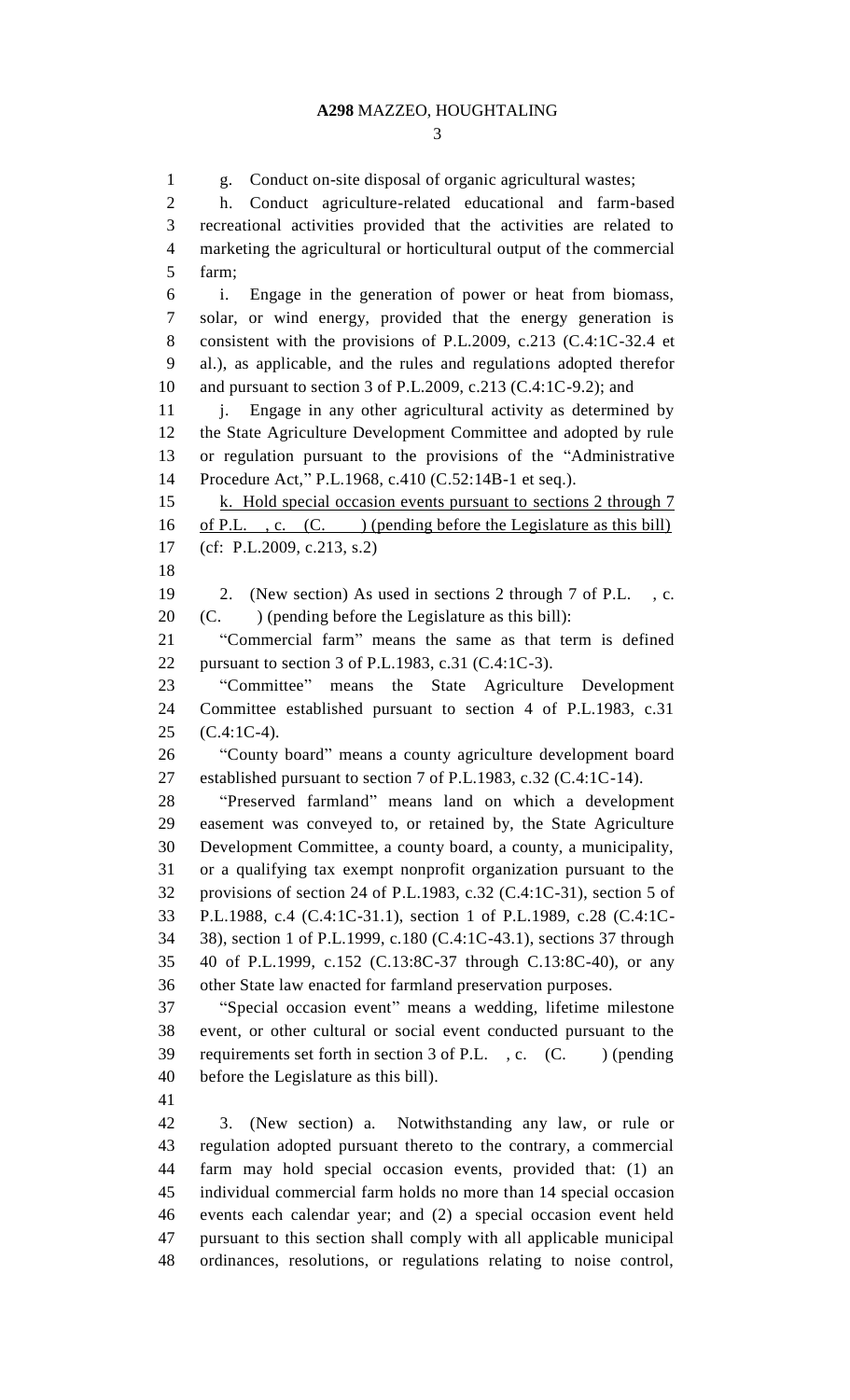solid waste, parking, traffic, and the protection of public health and safety.

 b. (1) A commercial farm located on preserved farmland shall ensure that the gross income generated by the commercial farm from all special occasion events conducted for the calendar year together account for less than 50 percent of the annual gross income of the commercial farm.

 (2) In determining the annual gross income of a commercial farm pursuant to this section, the gross income received from any special occasion event shall include, but need not be limited to, admission fees; rental fees; setup, breakdown, and cleaning fees; and all other revenue that is not directly related to the agricultural or horticultural output of the commercial farm but is received by the commercial farm in conjunction with conducting a special occasion event. Sales of farm products produced at that commercial farm, even if sold during the course of a special occasion event, shall not be included in the gross income received from special occasion events.

 4. (New section) a. An owner or operator of a commercial farm on preserved farmland engaged in conducting special occasion events shall annually certify to the county board, or the committee where there is no county board, that the special occasion events together account for less than 50 percent of the annual gross income of the commercial farm during the prior calendar year. The county board shall forward the certification of annual gross income to the committee. The financial certification required pursuant to this subsection shall only include a statement of: (1) the gross income of the commercial farm; and (2) the gross income from special occasion events as determined pursuant to subsection b. of section 3 of P.L , c. (C. ) (pending before the Legislature as this bill). b. (1) A county board or the committee may order, and specify the scope of, an audit of the owner or operator of any commercial farm on preserved farmland engaged in conducting special occasion events for the purpose of determining compliance with section 3 of P.L. , c. (C. ) (pending before the Legislature as this bill).

 The audit shall be conducted by an independent certified public accountant approved by the county board or the committee, and the costs thereof shall be paid by county board or committee that ordered the audit. A county board, or the committee, may establish a list of independent certified public accountants approved for the purposes of conducting an audit pursuant to this paragraph. Copies of the audit shall be submitted to the county board, the committee, and the owner or operator of the commercial farm.

 (2) An owner or operator of a commercial farm on preserved farmland engaged in conducting special occasion events shall not be subject to an audit authorized pursuant to this section more than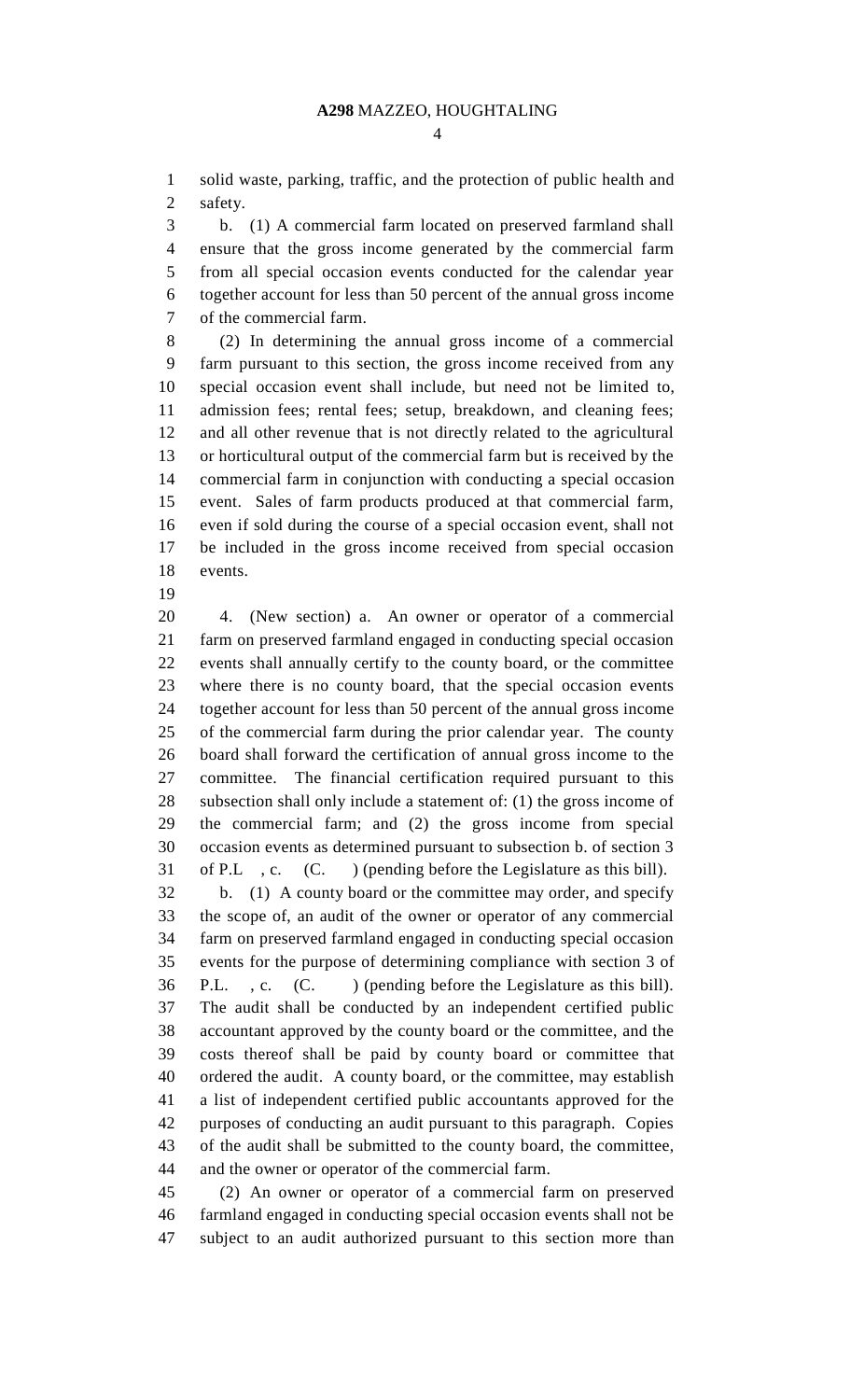once per year without good cause demonstrated by the applicable county board or the committee.

 c. In conjunction with an audit ordered pursuant to subsection b. of this section, a county board or the committee may request, and the owner or operator of the commercial farm shall provide, additional documentation as may be necessary for the county board or committee to verify compliance with section 3 of P.L , c. (C. ) (pending before the Legislature as this bill).

 5. (New section) a. An owner or operator of a commercial 11 farm who violates P.L., c. (C.) (pending before the Legislature as this bill) shall be liable to a civil penalty of up to \$1,000 for the first offense, up to \$2,000 for the second offense, or up to \$3,000 for a subsequent offense, to be collected in a civil action commenced by the committee.

 b. In addition to the penalties established pursuant to subsection a. of this section:

 (1) for a second offense, the committee shall, after a hearing, suspend the owner or operator of a commercial farm from conducting special occasion events for a period of up to six months; (2) for a third offense, the committee shall, after a hearing, suspend the owner or operator of a commercial farm from conducting special occasion events for a period of at least six months but not more than one year; and

 (3) for a fourth or subsequent offense, the committee shall, after a hearing, suspend the owner or operator of a commercial farm from conducting special occasion events for a period of at least one year but not more than two years.

 c. Any penalty imposed pursuant to this section may be collected, with costs, in a summary proceeding pursuant to the "Penalty Enforcement Law of 1999," P.L.1999, c.274 (C.2A:58-10 et seq.). The Superior Court and the municipal court shall have jurisdiction to enforce the provisions of the "Penalty Enforcement 34 Law of 1999" in connection with P.L., c. (C. ) (pending before the Legislature as this bill).

 6. (New section) The committee, in consultation with each county board, shall biennially prepare and submit to the Governor and to the Legislature, pursuant to section 2 of P.L.1991, c.164 (C.52:14-19.1), a report summarizing the activities of commercial farms holding special occasion events pursuant to P.L. , c. (C. ) (pending before the Legislature as this bill), and making recommendations for any necessary statutory or regulatory changes, if necessary, to the Governor and Legislature, concerning P.L. , c. (C. ) (pending before the Legislature as this bill) or any rules or regulations adopted pursuant thereto.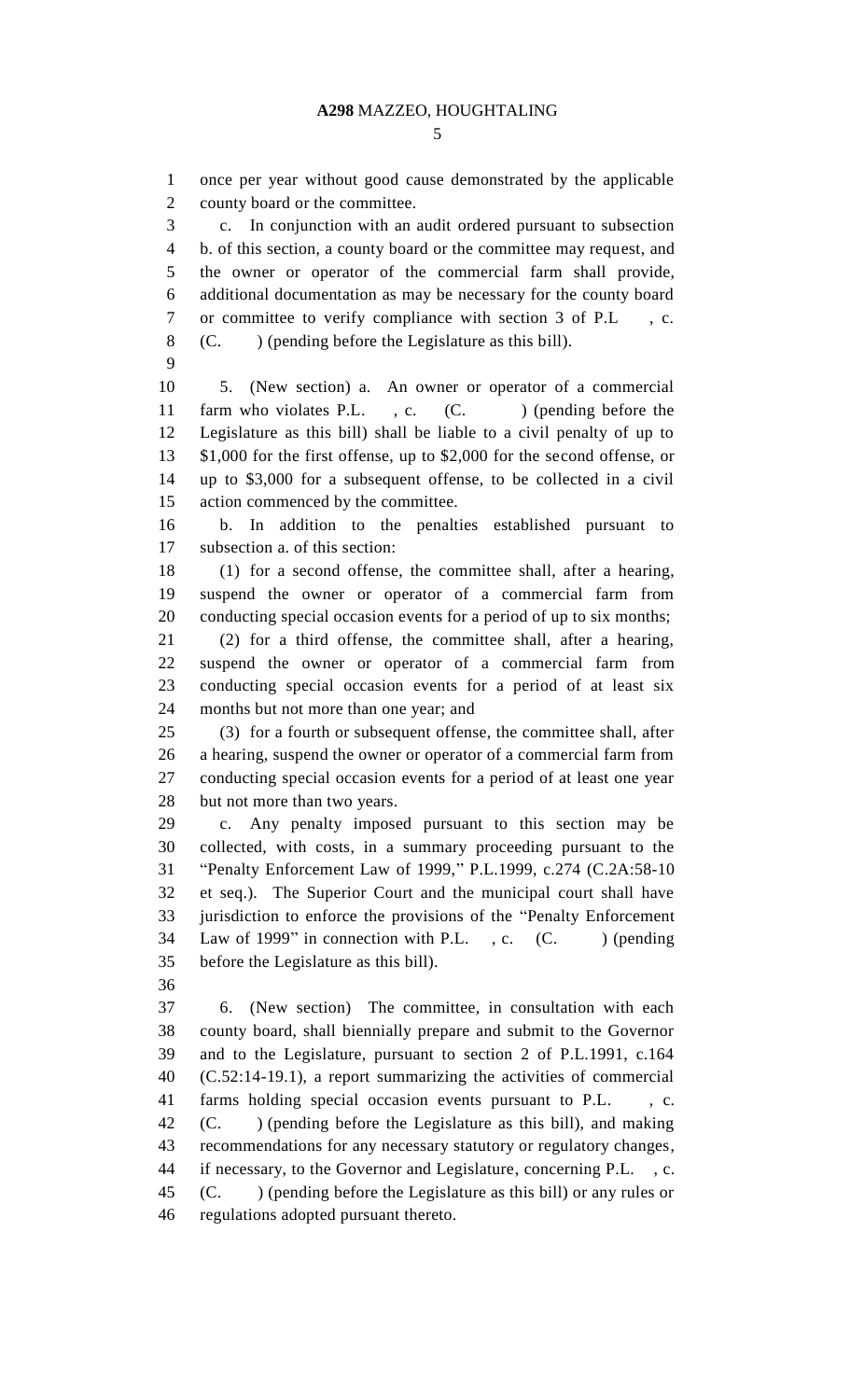#### **A298** MAZZEO, HOUGHTALING

 7. (New section) a. No later than 90 days after the effective 2 date of P.L., c. (C.) (pending before the Legislature as this bill) and notwithstanding the provisions of the "Administrative Procedure Act," P.L.1968, c.410 (C.52:14B-1 et seq.) to the contrary, the committee shall immediately upon filing proper notice with the Office of Administrative Law, adopt interim rules and 7 regulations to implement P.L., c. (C.) (pending before the Legislature as this bill), including any relevant agricultural management practices. Such regulations shall be effective as regulations immediately upon filing with the Office of Administrative Law and shall be in effect for a period not to exceed 18 months, and shall, thereafter, be amended, adopted, or readopted by the committee in accordance with the provisions of the "Administrative Procedure Act." b. Notwithstanding the provisions of any law, or rules or regulations adopted pursuant thereto to the contrary, any rules and regulations adopted by the committee pursuant to the "Administrative Procedure Act" that are in effect as of the date of 19 enactment of P.L., c. (C.) (pending before the Legislature as this bill), that are not inconsistent with the provisions of P.L. ,

 c. (C. ) (pending before the Legislature as this bill), shall continue in effect until amended or supplemented and readopted as necessary to reflect the provisions and requirements of P.L. , c. (C. ) (pending before the Legislature as this bill).

 c. The committee may adopt, as may be necessary and appropriate, agricultural management practices for the 27 implementation of P.L., c. (C.) (pending before the Legislature as this bill).

 8. Sections 1 through 6 of P.L.2014, c.16 (C.4:1C-32.7 through C.4:1C-32.11) and sections 1 through 4 of P.L.2018, c.30 (C.4:1C-32.12 through C.4:1C-32.14) are repealed.

9. This act shall take effect immediately.

 

STATEMENT

 This bill would allow commercial farms to hold no more than 14 special occasion events on their properties per year, regardless of that farm's preservation status, and provide "Right to Farm" protections to special occasion events conducted pursuant to the bill's provisions.

 The bill defines "special occasion events" as a wedding, lifetime milestone event, or other cultural or social event. The bill would allow commercial farms to hold no more than 14 special occasion events each year, and would require that special occasion events be compliant with all applicable municipal ordinances, resolutions, or